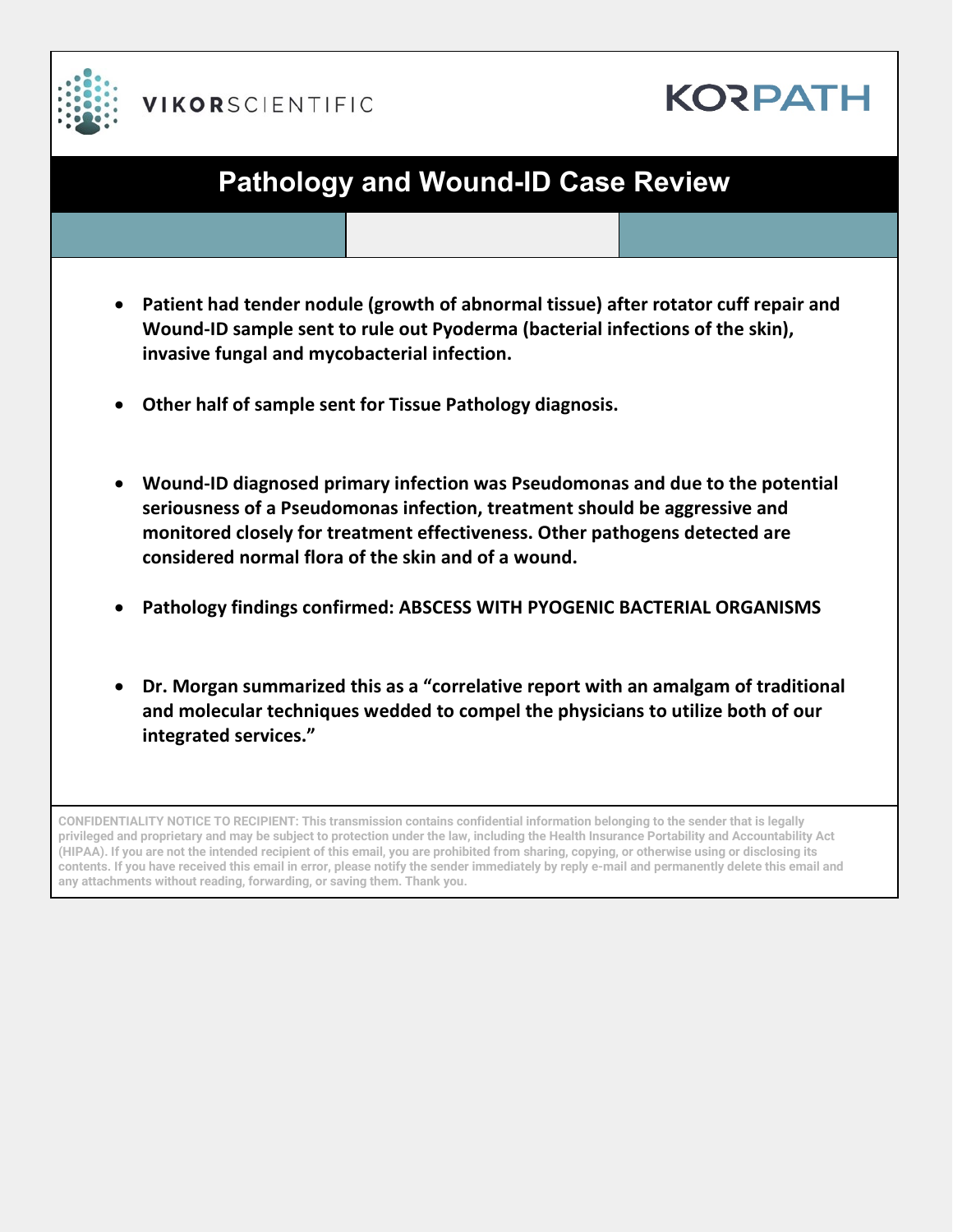|                                                                                                                                                                                                                                                                                                                                                                                                                                          | PHYSICIAN INFORMATION                                                                                            | <b>PATIENT INFORMATION</b>                   |
|------------------------------------------------------------------------------------------------------------------------------------------------------------------------------------------------------------------------------------------------------------------------------------------------------------------------------------------------------------------------------------------------------------------------------------------|------------------------------------------------------------------------------------------------------------------|----------------------------------------------|
| <b>KORPATH</b><br>COMMITTED TO EXCELLENCE                                                                                                                                                                                                                                                                                                                                                                                                | **********, MD<br>Dermatology -<br>*************<br>Suite 100<br>Bradenton, FL 34210<br>987-654-3210             | DOB: XX-<br>XX-1921<br>Age: 100<br>Sex: Male |
|                                                                                                                                                                                                                                                                                                                                                                                                                                          | <b>DERMATOPATHOLOGY REPORT</b>                                                                                   |                                              |
| <b>Collection Date: 07/07/2021</b>                                                                                                                                                                                                                                                                                                                                                                                                       |                                                                                                                  | <b>Accession #:</b>                          |
| <b>Received Date: 07/07/2021</b>                                                                                                                                                                                                                                                                                                                                                                                                         |                                                                                                                  | MRN:                                         |
| <b>Reported Date: 07/14/2021</b>                                                                                                                                                                                                                                                                                                                                                                                                         |                                                                                                                  |                                              |
|                                                                                                                                                                                                                                                                                                                                                                                                                                          |                                                                                                                  |                                              |
|                                                                                                                                                                                                                                                                                                                                                                                                                                          |                                                                                                                  |                                              |
|                                                                                                                                                                                                                                                                                                                                                                                                                                          |                                                                                                                  |                                              |
|                                                                                                                                                                                                                                                                                                                                                                                                                                          | <b>FINAL DIAGNOSIS</b>                                                                                           |                                              |
| SKIN, L ANT SHOULDER -<br>ABSCESS WITH PYOGENIC BACTERIAL ORGANISMS.<br><b>SEE COMMENT.</b><br>Comment: Molecular (KorPath) results show 3+ Pseudomonas sp with 2+ Enterococcus sp,<br>consistent with the diagnosis. PAS-F, GMS, Fite and AFB special stains for infectious agents<br>are negative (control slides stain appropriately).<br>$\mathfrak{m}$<br>Michael B. Morgan, MD<br>** Electronically Signed on 14 JUL 2021 8:29AM** |                                                                                                                  |                                              |
| <b>SPECIMEN DESCRIPTION:</b>                                                                                                                                                                                                                                                                                                                                                                                                             |                                                                                                                  |                                              |
| <b>CLINICAL DATA:</b><br>L ANT SHOULDER - TENDER NODULE AFTER ROTATOR CUFF REPAIR, R/O PYODERMA, INVASIVE FUNGAL,<br>MYCOBACTERIAL INFECTION, 1/2 SENT FOR TISSUE ID                                                                                                                                                                                                                                                                     |                                                                                                                  |                                              |
| <b>GROSS DESCRIPTION:</b><br>entirely submitted in one cassette.                                                                                                                                                                                                                                                                                                                                                                         | Received in formalin is a skin shave biopsy measuring 0.7 cm in greatest dimension. The specimen is bisected and |                                              |
| ICD/CPT CODES: L02.91/88305, 88312x4                                                                                                                                                                                                                                                                                                                                                                                                     |                                                                                                                  |                                              |
| KorPath, LLC<br>3110 Cherry Palm Dr Suite 340 Tampa, FL 33619                                                                                                                                                                                                                                                                                                                                                                            |                                                                                                                  |                                              |

**Phone: (813) 932-0374 Toll Free: (855) 470-7284 Fax: (813) 931-0658 CLIA: 10D0699501 CAP: 2743001**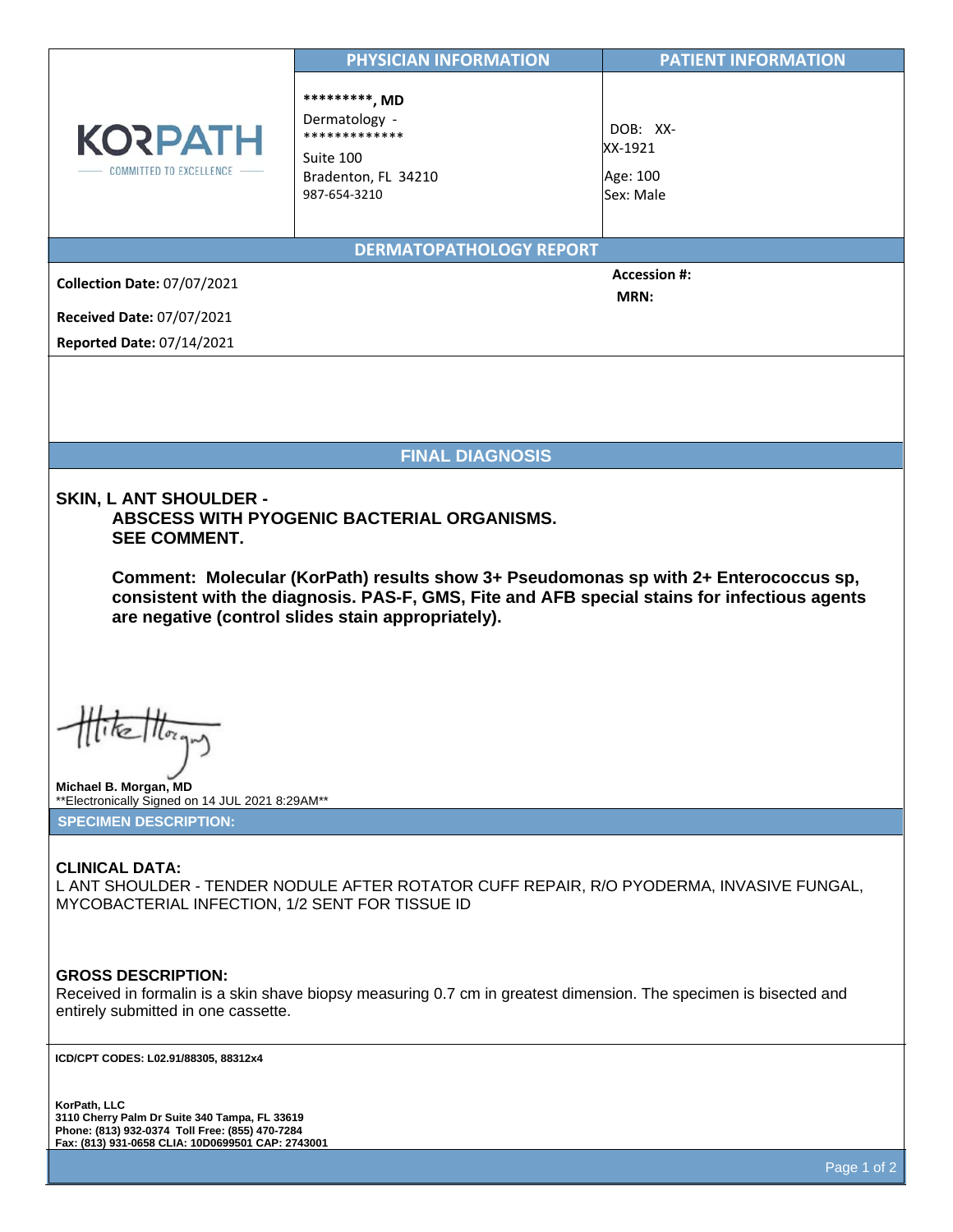|                                             | PHYSICIAN INFORMATION                                                                              | <b>PATIENT INFORMATION</b>                   |
|---------------------------------------------|----------------------------------------------------------------------------------------------------|----------------------------------------------|
| <b>KORPATH</b><br>COMMITTED TO EXCELLENCE - | **********, MD<br>Dermatology<br>*************<br>Suite 100<br>Bradenton, FL 34210<br>987-654-3210 | DOB: XX-<br>XX-1921<br>Age: 100<br>Sex: Male |
|                                             | <b>DERMATOPATHOLOGY REPORT</b>                                                                     |                                              |
| <b>Collection Date: 07/07/2021</b>          |                                                                                                    | <b>Accession #:</b><br><b>MRN:</b>           |
| <b>Received Date: 07/07/2021</b>            |                                                                                                    |                                              |
| <b>Reported Date: 07/14/2021</b>            |                                                                                                    |                                              |

**MICROSCOPIC DESCRIPTION:** 

A collection of neutrophils is present in the dermis.

**ICD/CPT CODES: L02.91/88305, 88312x4**

**KorPath, LLC 3110 Cherry Palm Dr Suite 340 Tampa, FL 33619 Phone: (813) 932-0374 Toll Free: (855) 470-7284 Fax: (813) 931-0658 CLIA: 10D0699501 CAP: 2743001** 

**END OF REPORT Page 2 of 2**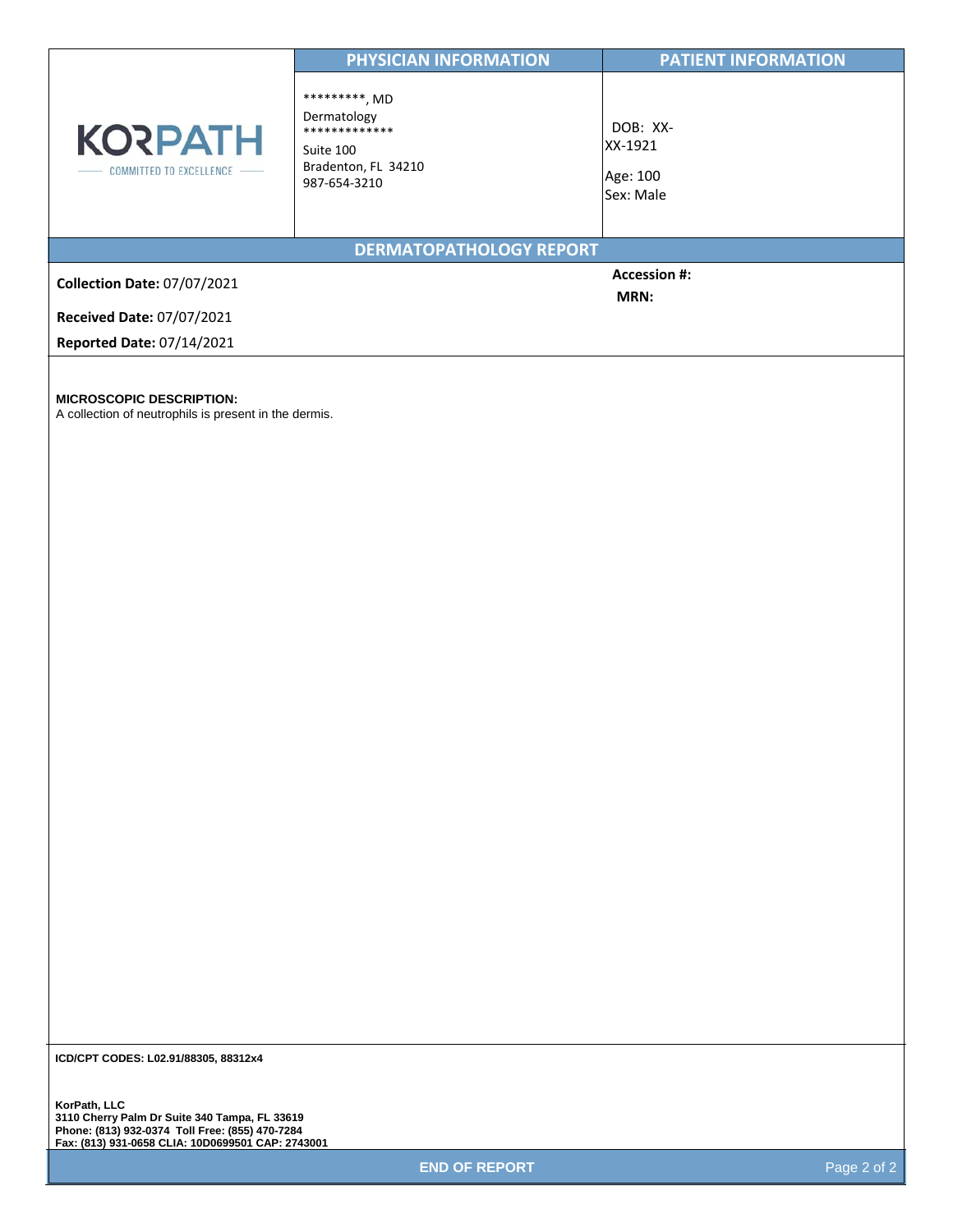# **KORPATH**

## Wound-ID Comprehensive™

Molecular Pathogen Report



|                                |                               | $-$     |
|--------------------------------|-------------------------------|---------|
|                                | <b>PATHOGENS DETECTED</b>     |         |
| Pseudomonas aeruginosa         | $1 \times 10^{4}$ 3 copies/uL | 83.333% |
| Enterococcus faecalis, faecium | $1 \times 10^{2}$ copies/uL   | 8.333%  |
| Prevotella spp.                | $1 \times 10^{2}$ copies/uL   | 8.333%  |

## **Laboratory Results**

### **RESISTANCE GENES DETECTED & POTENTIAL MED CLASS AFFECTED**

No resistance genes detected

**ABXAssistTM Pharmacy Guidance Provided by:**



**Electronically approved on 07-10-2021 by: David Kelley •Email: pharmconsult@vikorscientific.com • Phone: 1-855-742-7635, 1-855-PharmD5**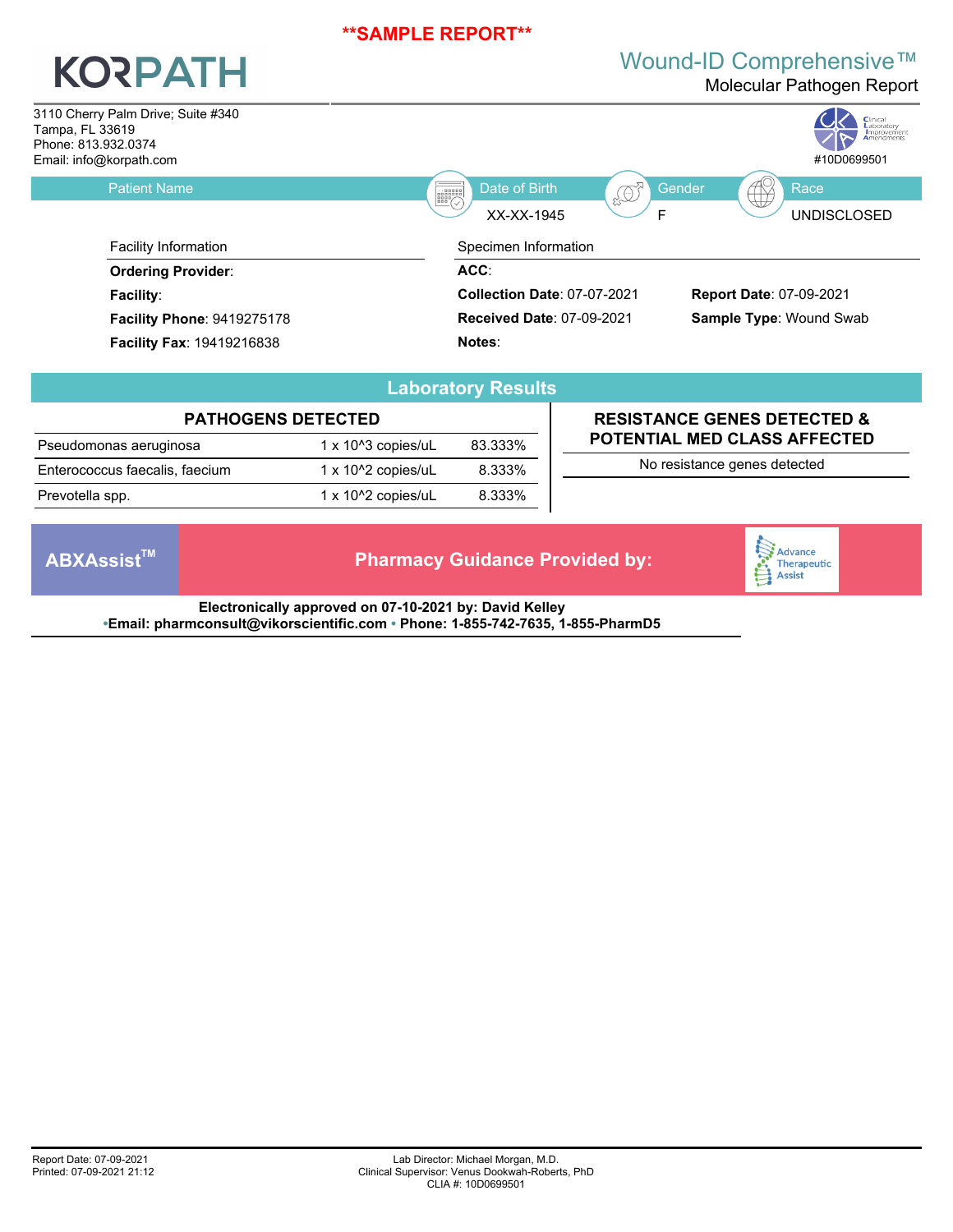# **KORPATH**

Wound-ID Comprehensive™

Molecular Pathogen Report

**MEDICATION<br>REVIEW** 

| Tampa, FL 33619<br>Phone: 813.932.0374<br>Email: info@korpath.com | 3110 Cherry Palm Drive; Suite #340 | Clinical<br>Laboratory<br>#10D0699501                                                                                                                                                                                                                                                                                                                                                                                                                                                                                                                                                                                                                                                                                                                                                      |
|-------------------------------------------------------------------|------------------------------------|--------------------------------------------------------------------------------------------------------------------------------------------------------------------------------------------------------------------------------------------------------------------------------------------------------------------------------------------------------------------------------------------------------------------------------------------------------------------------------------------------------------------------------------------------------------------------------------------------------------------------------------------------------------------------------------------------------------------------------------------------------------------------------------------|
|                                                                   | <b>Patient Name</b>                | Date of Birth<br>$\begin{picture}(20,20) \put(0,0){\line(1,0){155}} \put(15,0){\line(1,0){155}} \put(15,0){\line(1,0){155}} \put(15,0){\line(1,0){155}} \put(15,0){\line(1,0){155}} \put(15,0){\line(1,0){155}} \put(15,0){\line(1,0){155}} \put(15,0){\line(1,0){155}} \put(15,0){\line(1,0){155}} \put(15,0){\line(1,0){155}} \put(15,0){\line(1,0){155}} \$<br>Gender<br>Race<br><b>ESPECTED</b>                                                                                                                                                                                                                                                                                                                                                                                        |
|                                                                   |                                    | E<br><b>UNDISCLOSED</b><br>XX-XX-1945                                                                                                                                                                                                                                                                                                                                                                                                                                                                                                                                                                                                                                                                                                                                                      |
|                                                                   | Drug Allergies:                    | CYMBALTA REGLA                                                                                                                                                                                                                                                                                                                                                                                                                                                                                                                                                                                                                                                                                                                                                                             |
|                                                                   | Notes from Ordering Physician:     | L OUT SHOULDER                                                                                                                                                                                                                                                                                                                                                                                                                                                                                                                                                                                                                                                                                                                                                                             |
|                                                                   |                                    | The therapy guidance listed in the ATA report is based on infectious<br>disease references, the organisms detected, and genes known<br>to contribute to medication resistance. Important clinical information<br>such as comorbidities, renal function, ect. may influence the overall<br>appropriateness of therapy. The provided guidance only takes drug<br>allergies into account when they are provided. The overall<br>appropriateness of therapy must be determined by the physician<br>treating the patient, this report is for educational purposes only. The<br>provider should take the entire clinical presentation into account<br>when making treatment decisions. All recommendations are<br>scientific based, evidence based, reports from known national data<br>sources. |
| MEDICATION<br>REVIEW                                              | Notes from Pharmacist:             | Due to the potential seriousness of a Pseudomonas infection,<br>treatment should be aggressive and monitored closely for treatment<br>effectiveness. Treatment recommendations include levofloxacin,<br>piperacillin/tazobactam, cefepime, and meropenem.<br>Enterococcus is considered normal flora in wounds and is not                                                                                                                                                                                                                                                                                                                                                                                                                                                                  |
|                                                                   |                                    | typically treated until upper-moderate to high loads are reached. If<br>treatment of low-level Enterococcus is warranted, may use<br>Augmentin / Unasyn, Levaquin, Linezolid, Daptomycin, topical<br>Neosporin (good Enterococcus coverage) or topical Mupirocin<br>(reserve if possible as resistance is increasing).                                                                                                                                                                                                                                                                                                                                                                                                                                                                     |
|                                                                   |                                    | Peptostreptococcus, Peptoniphilus, and Prevotella are part of the<br>normal flora of skin and mucous membranes and are often<br>recognized as culture contaminants. These organisms have low<br>virulence but could produce infections of the bloodstream and other<br>sites in severe disease, especially in immunocompromised patients<br>and those with the presence of foreign devices (such as intravascular<br>catheters or prosthesis). Coverage includes amoxicillin/clavulanate or<br>metronidazole or clindamycin.                                                                                                                                                                                                                                                               |
|                                                                   |                                    |                                                                                                                                                                                                                                                                                                                                                                                                                                                                                                                                                                                                                                                                                                                                                                                            |

Medication **Route** Route **Dose**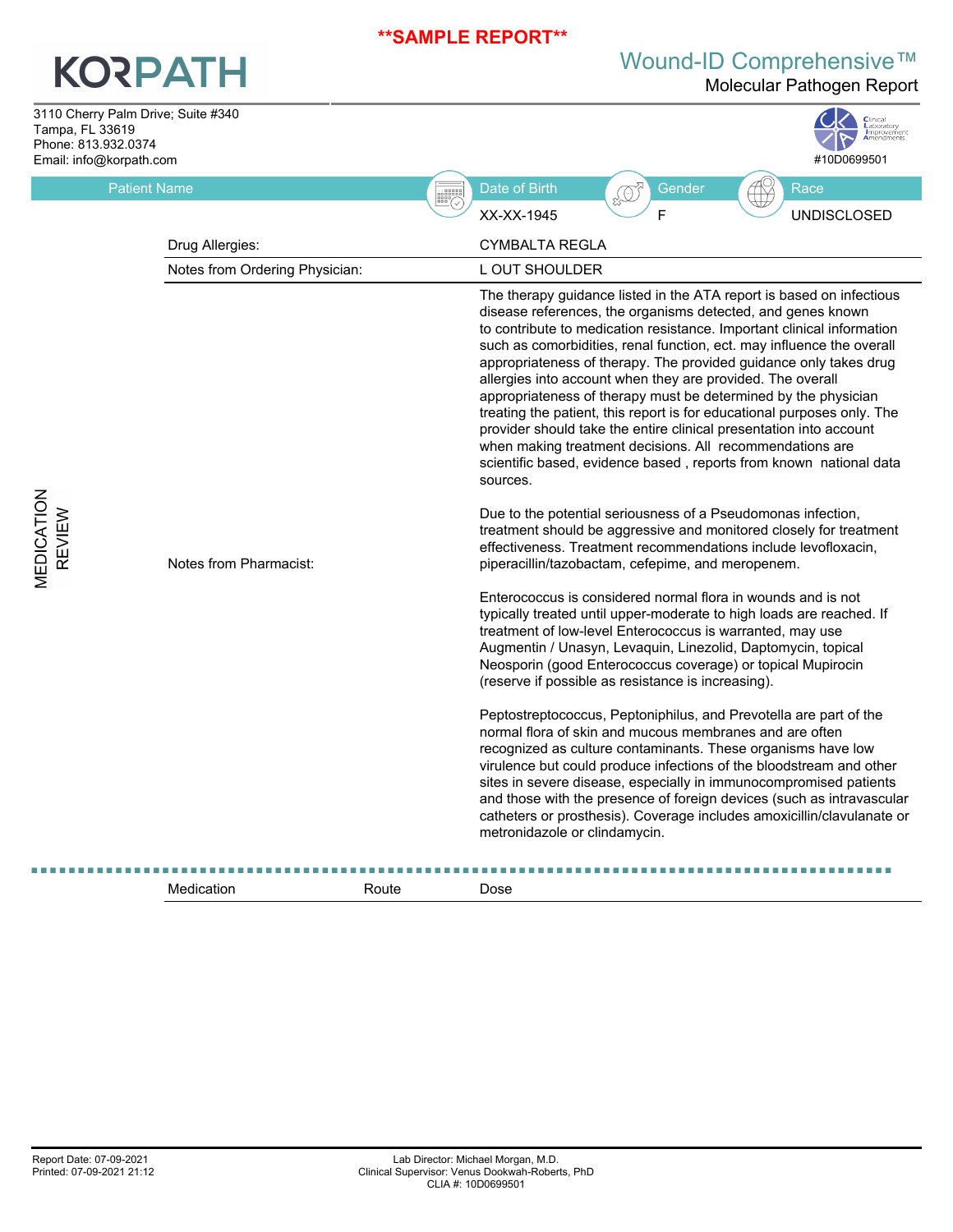# **KORPATH**

# Wound-ID Comprehensive™

Molecular Pathogen Report

| 3110 Cherry Palm Drive; Suite #340<br>Tampa, FL 33619<br>Phone: 813.932.0374<br>Email: info@korpath.com |                           |                | Improvemen<br>#10D0699501                                                                                                                                                                                                                                                                                                                                                                                                                                                                                                                                                                                                            |
|---------------------------------------------------------------------------------------------------------|---------------------------|----------------|--------------------------------------------------------------------------------------------------------------------------------------------------------------------------------------------------------------------------------------------------------------------------------------------------------------------------------------------------------------------------------------------------------------------------------------------------------------------------------------------------------------------------------------------------------------------------------------------------------------------------------------|
| <b>Patient Name</b>                                                                                     |                           | <b>EXPRESS</b> | Date of Birth<br>Gender<br>Race<br>£Q                                                                                                                                                                                                                                                                                                                                                                                                                                                                                                                                                                                                |
|                                                                                                         |                           |                | F<br>XX-XX-1945<br><b>UNDISCLOSED</b>                                                                                                                                                                                                                                                                                                                                                                                                                                                                                                                                                                                                |
| <b>FIRST LINE</b>                                                                                       | levofloxacin              | oral           | PO/IV 500 mg - 750 mg daily x 7-14 days                                                                                                                                                                                                                                                                                                                                                                                                                                                                                                                                                                                              |
|                                                                                                         |                           |                | Considerations: (Pseudomonas, Enterococcus, Prevotella)                                                                                                                                                                                                                                                                                                                                                                                                                                                                                                                                                                              |
|                                                                                                         |                           |                | Fluoroquinolones have been associated with serious and possible<br>irreversible reactions; tendonitis/tendon rupture, peripheral neuropathy,<br>CNS effects. These may occur all together or months after tx.<br>Increased risk in patients over 60 and pt on corticosteroids. Avoid in<br>Myasthenia Gravis. Reserve for pts with no alternative tx options for<br>acute bacterial sinusitis, acute bacterial exacerbation of chronic<br>bronchitis, or uncomplicated UTI. Adjust dose for CrCl <50ml/min. Not<br>recommended in children under 18 y/o. Not first line agent in children<br>with complicated UTI or pyelonephritis. |
| <b>SECOND LINE</b>                                                                                      | piperacillin / tazobactam | intravenous    | 3.375g q8h x 7-14 days                                                                                                                                                                                                                                                                                                                                                                                                                                                                                                                                                                                                               |
|                                                                                                         |                           |                | Considerations: (Pseudomonas, Enterococcus, Prevotella)                                                                                                                                                                                                                                                                                                                                                                                                                                                                                                                                                                              |
|                                                                                                         |                           |                | Adjust dose for renal function CrCl < 20 mL/min to q12h.                                                                                                                                                                                                                                                                                                                                                                                                                                                                                                                                                                             |
| <b>ALTERNATIVE</b>                                                                                      | vancomycin                | intravenous    | 15-20 mg/kg q8h, adjust dose and frequency based on renal function                                                                                                                                                                                                                                                                                                                                                                                                                                                                                                                                                                   |
|                                                                                                         |                           |                | Considerations: (Enterococcus)                                                                                                                                                                                                                                                                                                                                                                                                                                                                                                                                                                                                       |
|                                                                                                         |                           |                | Monitor trough levels with a goal of 10-15 for cellulitis or 15-20 for<br>osteomyelitis.                                                                                                                                                                                                                                                                                                                                                                                                                                                                                                                                             |
|                                                                                                         | <b>AND</b>                |                |                                                                                                                                                                                                                                                                                                                                                                                                                                                                                                                                                                                                                                      |
|                                                                                                         | cefepime                  | intravenous    | 1-2g q8h x $7-14$ days                                                                                                                                                                                                                                                                                                                                                                                                                                                                                                                                                                                                               |
|                                                                                                         |                           |                | Considerations: (Pseudomonas, Prevotella)                                                                                                                                                                                                                                                                                                                                                                                                                                                                                                                                                                                            |
|                                                                                                         |                           |                | Adjust dose per renal function                                                                                                                                                                                                                                                                                                                                                                                                                                                                                                                                                                                                       |

| Methodology | The infectious disease and antibiotic resistance detection panels are tested utilizing Real-time PCR technology to detect the presence of genes associated with pathogens and<br>antibiotic resistance via amplification of genomic DNA. Amplification and detection are performed using the Applied Biosystems™ QuantStudio™ 12K Flex Real-time PCR<br>system, which includes the QuantStudio™ 12k Software v1.3 and Thermo Fisher Scientific TagMan™ assays. The assays are preloaded onto TagMan™ OpenArray plates. |
|-------------|------------------------------------------------------------------------------------------------------------------------------------------------------------------------------------------------------------------------------------------------------------------------------------------------------------------------------------------------------------------------------------------------------------------------------------------------------------------------------------------------------------------------|
| Limitations | This test only detects microorganisms and antibiotic resistance (ABR) genes specified in the panel. ABR genes are detected in the specimen and are not specific to a detected<br>pathogen. ABR genes may be detected in bacterial strains not tested for in the panel.                                                                                                                                                                                                                                                 |
|             | The resistance genes for Ampicillin, selected Extended-Spectrum-Betalactamases, Vancomycin, Carbapenems, Sulfonamide, Trimethoprim, Aminoglycosides and the<br>Quinolone gyrase groupings are assays customized by pooling the individual genes listed in the associated group. If listed as positive, this indicates that at least one of the<br>genes in the group was detected and the class of medication could have potential resistance.                                                                         |
| Disclaimer  | This test was developed and its performance characteristics determined by Korpath™. It has not been cleared or approved by the FDA. The laboratory is requlated under CLIA<br>as qualified to perform high complexity testing. This test is used for clinical purposes. It should not be regarded as investigational or for research. Pharmacy quidance and<br>recommendations therein are not under the purview of the laboratory or agencies which accredit the laboratory.                                          |
|             |                                                                                                                                                                                                                                                                                                                                                                                                                                                                                                                        |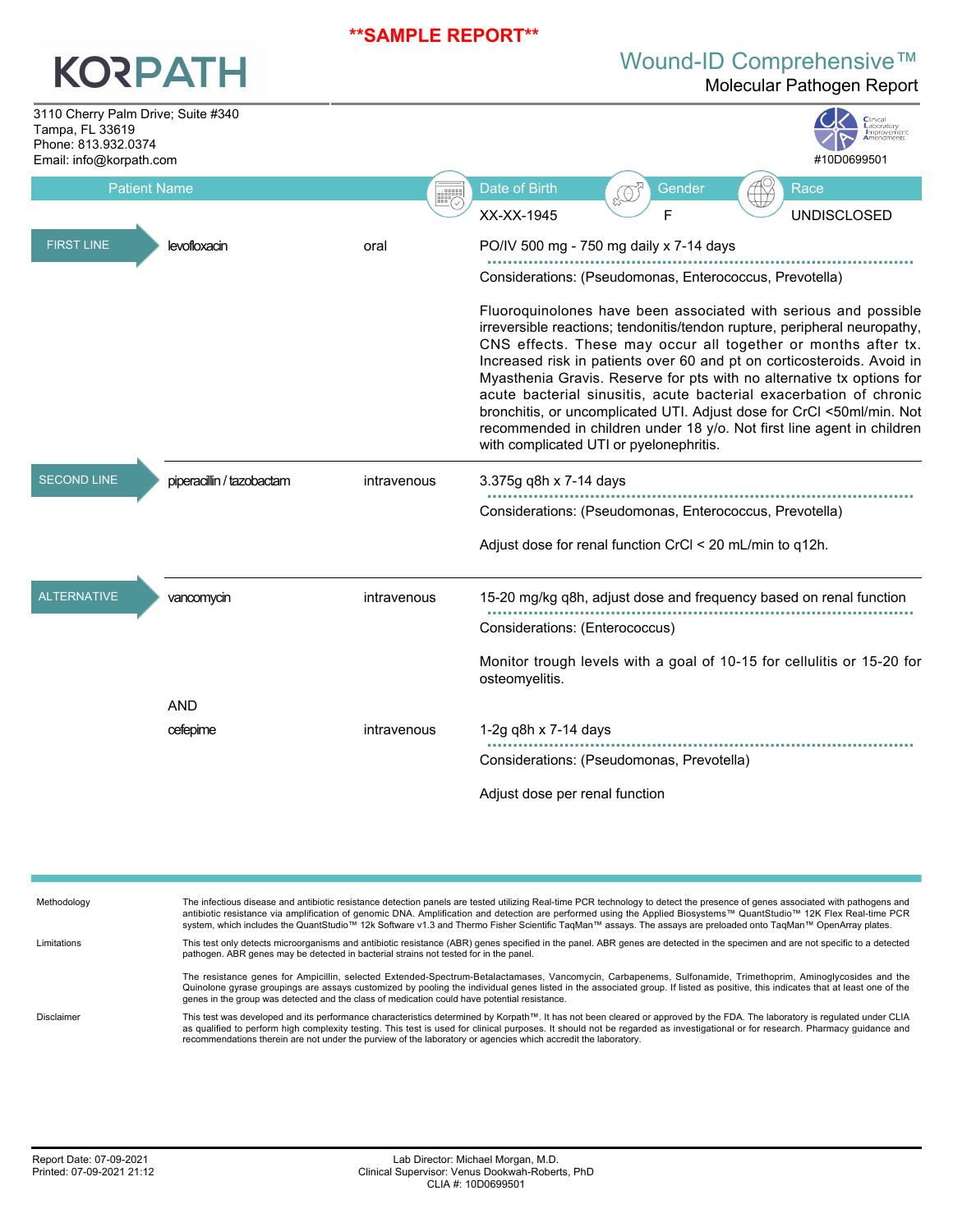# **KORPATH**

# Wound-ID Comprehensive™

Molecular Pathogen Report

3110 Cherry Palm Drive; Suite #340 Tampa, FL 33619 Phone: 813.932.0374



The treatment guidance listed in the report is based on infectious disease treatment references, the organisms detected, and genes known to contribute to medication resistance. Important clinical information such as comorbidities, renal function, patient weight, platelet count, microbiology results, etc. may influence the overall appropriateness of therapy. The provided guidance only takes drug allergies into account when they are provided and available to the pharmacist making the recommendation. The overall<br>appropriateness of therapy must be determined by the ph should take the entire clinical presentation into account when making treatment decisions. Should the treating physician wish to discuss the provided guidance, the pharmacist is available for consult at the email and phone number provided.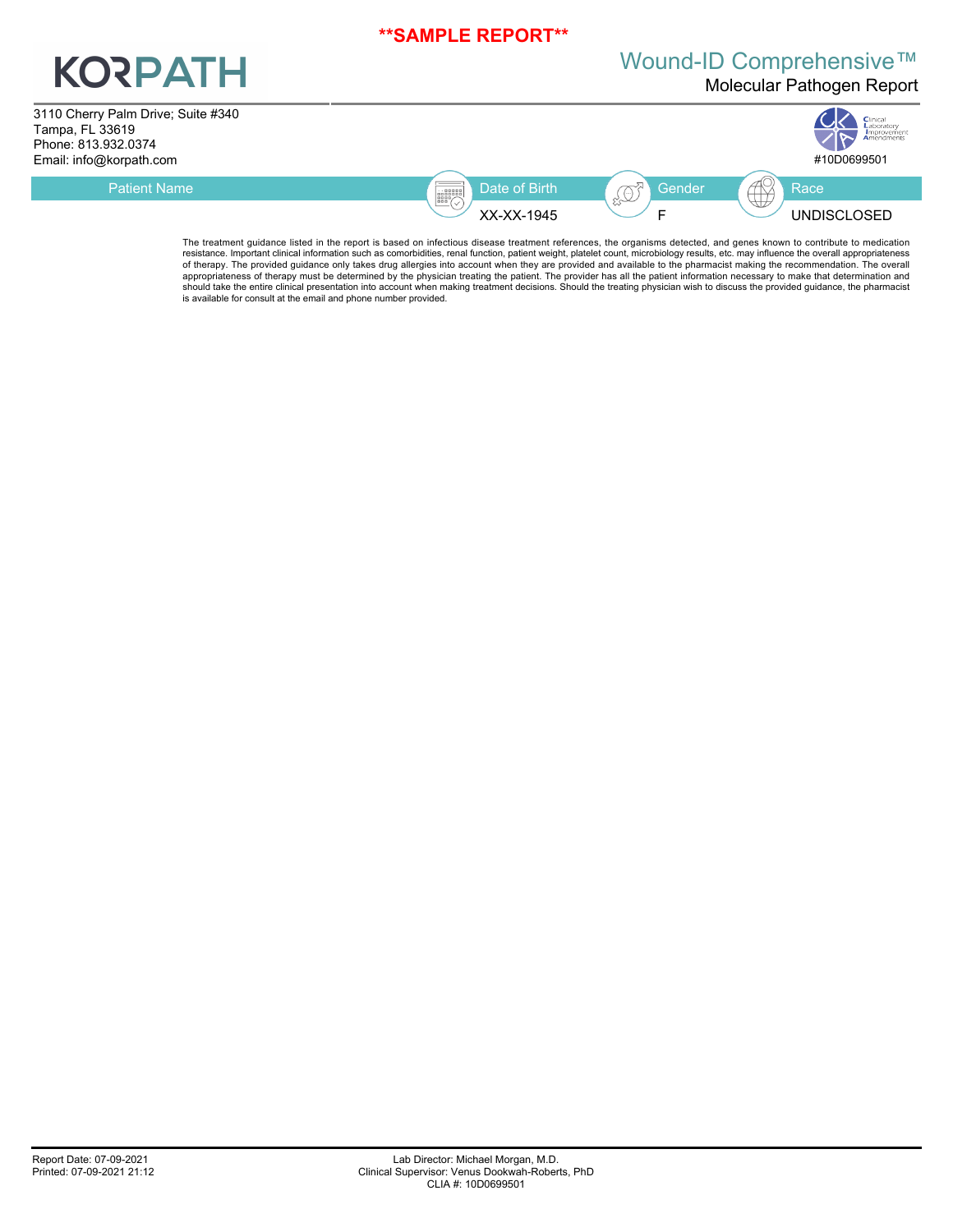# **KORPATH**

Enterohemorrhagic E. coli (0157) Enteroinvasive E. coli Enteropathogenic E. coli Enterotoxigenic E. coli Escherichia coli

Fusobacterium nucleatum, necrophorum

Herpes zoster virus (Varicella zoster virus) Klebsiella oxytoca, pneumoniae Listeria monocytogenes Morganella morganii Mycobacterium abscessus Mycobacterium fortuitum, chelonae Mycobacterium kansasii Mycobacterium marinum Mycobacterium tuberculosis Mycobacterium ulcerans Mycoplasma genitalium, hominis Pasteurella multocida Peptoniphilus harei and ivorii

Staphylococcus aureus, enterotoxins A/B Staphylococcus haemolyticus, lugdunensis

Trichophyton soudanense, violaceum Trichophyton tonsurans, interdigitale Vibrio cholerae, parahaemolyticus, vulnificus

Peptostreptococcus prevotii, anaerobius, asaccharolyticus, magnus

## Wound-ID Comprehensive™

Molecular Pathogen Report

Cinical Clinical

3110 Cherry Palm Drive; Suite #340 Tampa, FL 33619 Phone: 813.932.0374 Email: info@korpath.com

Enterobacter spp.

HPV 16 HPV 18

Haemophilus influenzae

Proteus mirabilis Salmonella enterica Serratia marcescens

Streptococcus agalactiae Streptococcus pneumoniae Streptococcus pyogenes Trichophyton rubrum

| Tallipa, I L JJU I J<br>Phone: 813.932.0374<br>Email: info@korpath.com |                                                                                              | <b>A</b> mprovement<br>#10D0699501   |
|------------------------------------------------------------------------|----------------------------------------------------------------------------------------------|--------------------------------------|
| <b>Patient Name</b>                                                    | EQ <sup>5</sup><br>Date of Birth<br><b>EXPRESS</b>                                           | Race<br>Gender                       |
|                                                                        | XX-XX-1945                                                                                   | <b>UNDISCLOSED</b>                   |
| <b>NEGATIVE PATHOGENS</b>                                              | NEGATIVE RESISTANCE GENES                                                                    | <b>ANTIBIOTIC CLASS</b>              |
| Acinetobacter baumannii                                                | aac6-1b/aacA4, ant(3), aph(A6), aac6-1b-cr                                                   | Aminoglycosides                      |
| Anaerococcus vaginalis                                                 | ampC, ACC, DHA, ACT/MIR                                                                      | Ampicillin                           |
| Aspergillus fumigatus, niger, terreus, versicolor                      | SULL, DFRA                                                                                   | <b>Bactrim</b>                       |
| Bacteroides fragilis<br>Bartonella henselae                            | CTX-M group 1, group 2, group 9, group 8/25, PER-1, PER-2,<br>VEB, blaNDM-1, OXA-1, GES, SHV | Beta-lactams                         |
| Campylobacter coli, jejuni                                             | OXA-23, OXA-72, OXA-40, OXA-58, IMP-16, NDM,<br>blaOXA-48, OXA-48, KPC, VIM, IMP-7           | Carbapenems                          |
| Candida albicans, glabrata, tropicalis, parapsilosis                   | TEM, TEM E102K, TEM R162S, TEM G238S                                                         | Extended - Spectrum - Betalactamases |
| Candida auris                                                          | ErmC, ErmB, ErmA                                                                             | Macrolides                           |
| Citrobacter freundii                                                   | mecA                                                                                         | Methicillin                          |
| Clostridium botulinum                                                  | $mcr-1$                                                                                      | Polymyxins                           |
| Clostridium difficile Toxin A/B                                        | QnrB, Gyrase A D87N GTT, Gyrase A S83L TGG, QnrA                                             | Quinolones                           |
| Clostridium perfringens                                                | tetM                                                                                         | Tetracycline                         |
| Corynebacterium jeikeium, striatum                                     | VanB, VanA1, VanA2                                                                           | Vancomycin                           |
| Eatomhantan san -                                                      |                                                                                              |                                      |

Yersinia enterocolitica